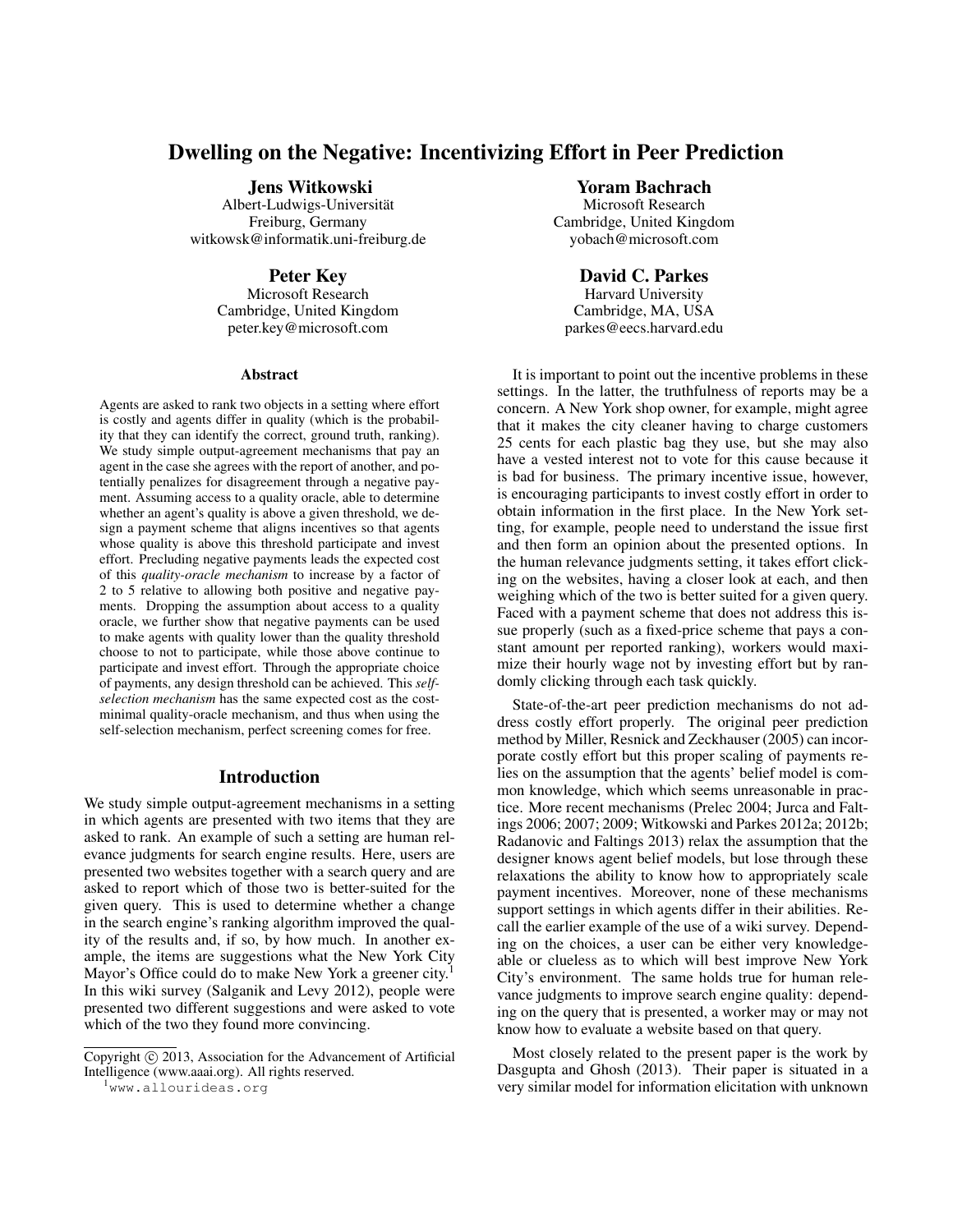ground truth where agents have individual qualities, defined just as in our model. While even simple output-agreement mechanisms induce a truthful equilibrium in this model, their key contribution is to develop a technique for eliminating other, unwanted equilibria. In a brief treatment, they comment that costly effort could be incentivized by scaling payments and that the qualities could be obtained by prescreening; e.g., through qualification tests.

In this paper, we first formalize this idea, and then use the resulting mechanism as a baseline with which to compare our mechanism, which is shown to have significantly lower cost and does not require the ability to screen participants. Rather, participants will self-select into the mechanism according to their quality. It is beyond the scope of this paper how to optimally choose the implicit quality threshold, but we note here that this trades off quality, cost and number of reports: a higher threshold results in higher expected quality of reports and lower expected cost per report but also more agents passing and thus fewer reports.

The key property of an effort-incentivizing mechanism is that the expected payment of an agent who has invested effort to observe an informative signal is higher than the expected payment of an uninformed (guessing) agent by at least the cost of effort. This property is difficult to ensure in peer prediction settings where an agent's prior beliefs are unknown to the mechanism because the expectation is formed with those unknown beliefs. Without any lower bounds on the extent of an agent's belief change from uninformed to informed, there always exist possible prior beliefs for which agents are not properly incentivized to invest effort. When such an uninformed agent is used as peer for another agent, this leads to a second-order problem because that other agent then no longer has an incentive to invest effort either.

We present two approaches to avoid this unraveling of incentives due to costly effort. We initially assume that the mechanism has access to an external quality oracle, and can preclude an agent from participating if her quality is below some design threshold. The second approach does not rely on this assumption. It avoids the aforementioned unraveling by explicitly modelling that an agent may choose not to participate in the mechanism. This "pass" action provides an outside option with utility zero and the mechanism's (potentially negative) payments are then designed such that uninformed agents or agents whose qualities are too low are better off passing than guessing. An agent whose quality is high enough, however, is better off investing effort knowing that her peer will also be informed and of high quality in equilibrium because only those participate in the first place.

The remainder of the paper is organized as follows. In the first part, we develop a baseline through an assumption of access to a quality oracle. We design payments that incentivize every agent with high enough quality to invest effort, and compare the expected cost of the mechanism that is constrained to use only non-negative payments to an unconstrained mechanism. For a uniform distribution on quality, we find that allowing for negative payments results in an expected cost 2 to 5 times lower than in the case where one can use only non-negative payments, with the cost improvement depending on the chosen quality threshold. In the second part, we then drop the assumption of access to a quality oracle, and show how to induce agents to self-select based on quality. This self-selection mechanism has the same expected cost as the quality-oracle mechanism that uses negative payments and thus admits the same, favorable cost ratio. In other words: when using our mechanism, perfect screening of agents comes for free.

### The Basic Model

There are two items A and B with true order  $A \succ B$ ; a situation that we also describe as "A is best." Each agent in a sequence of agents is presented with the items in a random order. From the perspective of a given agent  $i$ , we denote the items  $A_i$  and  $B_i$ . For example, imagine that item  $A_i$  is the item presented on the left and  $B_i$  the item presented on the right, and that the decision which item,  $A$  or  $B$ , is presented on the left side, is made uniformly at random. Due to the random bijection from items  $\{A, B\}$  to an agent's subjective labels  $\{A_i, B_i\}$ , the prior belief of agent i is that  $Pr(A_i \succ$  $B_i$ ) = 0.5.

Agent  $i$  has the option of investing effort to observe a noisy signal  $\succ_i$  about the true order of the items. In particular, agent  $i$  has a *quality*  $q_i$ , which is drawn uniformly on [0.5, 1]. The distribution on quality is common knowledge, but each agent's quality is private. The cost of effort  $C > 0$ is assumed to be identical for every agent, and also common knowledge. If agent  $i$  invests effort, the signal she receives is the true order with probability  $q_i$ ; otherwise she receives the wrong order. In our analysis, it is convenient to transform quality  $q_i \in [0.5, 1]$  to *normalized quality*  $x_i \in [0, 1]$ , so that  $q_i = (1 + x_i)/2$  and  $x_i$  uniform on [0, 1].

We study mechanisms that match each agent  $i$  with another agent j. Agent j is said to be the *peer* of agent i. For example, agent  $j$  can be the agent following agent  $i$  in the sequence or agent  $j$  can be chosen randomly. Agent  $i$  can also be agent  $j$ 's peer but this need not be the case. We study output agreement mechanisms for which agent  $i$  receives payment  $\tau_a > C > 0$  if her report agrees with that of peer agent j and  $\tau_d < \tau_a$  otherwise. The main focus is to consider the impact of allowing  $\tau_d < 0$ . The payments in the case of agreement and disagreement are common knowledge.

An agent first decides whether to "participate" or "pass," given knowledge of her quality  $q_i$ . If she passes, she receives zero payment. If she participates, her strategic choice is whether to invest effort or not, and then to report  $A_i \succ_i' B_i$ or  $B_i \succ_i' A_i$  to the mechanism. The report  $\succ_i'$  of agent i is mapped by the mechanism to a claim that item  $A$  is best or that item  $B$  is best, so that when we say that the report is  $A \succ_i' B$  this should be understood to mean that the agent's report on  $A_i$  and  $B_i$  was mapped to mean  $A \succ_i' B$ . Only a participating agent can be chosen to be the peer of agent i.

If only one agent participates, we define the expected payment for this agent to be the payment she would obtain if matched against a peer who guesses; i.e., her expected payment is  $(\tau_a + \tau_d)/2$ .

To allow for negative payments in practice, we can imagine that the broader context requires holding at least  $-\tau_d$  >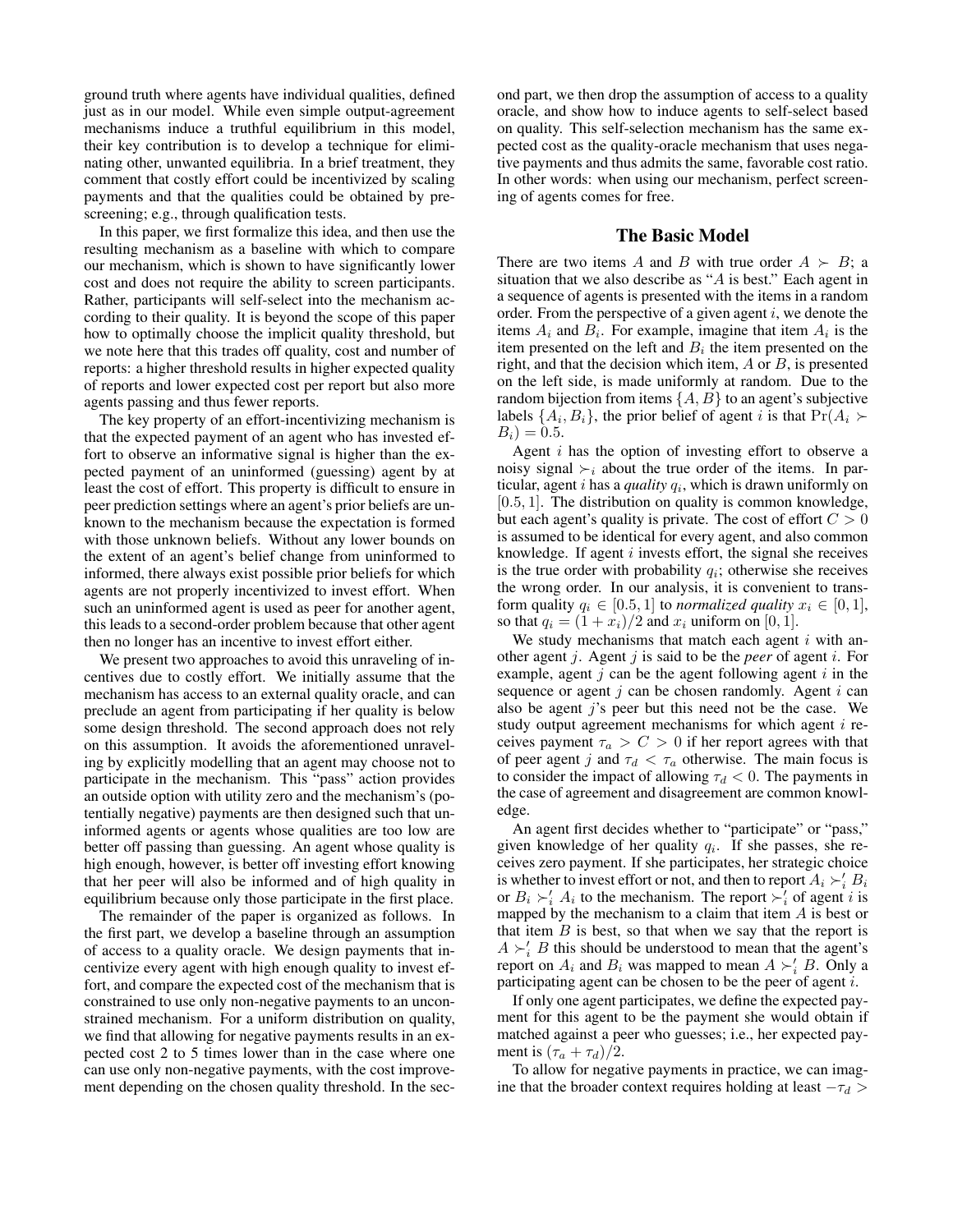0 as collateral for every agent who is interested in participating; i.e. to ask for this collateral payment upfront.

## Single-Agent Perspective

In this section, we analyze the set of possible best responses of an agent. We will need this in later sections when we analyze the equilibria of our mechanisms. We also refer to Figure 1 for a graphical illustration of the game from agent i's perspective.

#### Agent not Investing Effort

Consider an agent who chooses to participate but not invest effort. Because items  $A_i$  and  $B_i$  are in a random bijection to  $A$  and  $B$ , the random mapping will, independent the agent's report, result in reports  $\widetilde{A} \succ_i^{\widetilde{i}} B$  and  $\widetilde{B} \succ_i^{\prime} A$  with equal probability from the agent's perspective. For example, no matter if the agent always reports  $A_i \succ_i B_i$ , always reports  $B_i \succ_i' A_i$ , or if she reports  $\overline{A_i} \succ_i' B_i$  with some probability, the agent's belief about the effect of these reports is that it is equally likely to be  $A \succ_i' B$  or  $B \succ_i' A$ . In the same way, the effect is that an agent who does not invest effort will think it is equally likely that peer agent  $j$ 's report will correspond to  $A_i \succ'_j B_i$  or  $B_i \succ'_j A_i$  (with respect to agent  $i$ 's item space). That is, the belief of agent  $i$  in regard to the report of her peer is  $Pr(A_i \succ'_j B_i) = 0.5$ . For this reason, any uninformed reporting strategy comes down to guessing uniformly with agent  $i$  receiving expected utility

$$
U_i(\text{guess}) = \frac{\tau_a + \tau_d}{2} \tag{1}
$$

for any report of her peer  $j$ .

Recall that the utility from not participating (i.e. from *passing*) is assumed to be zero:

$$
U_i(\text{pass}) = 0. \tag{2}
$$

Lemma 1 describes the primary effect of the mechanism parameters on the agents' equilibrium play:

Lemma 1. *Whether passing dominates guessing depends on payments*  $\tau_a$  *and*  $\tau_d$ *:* 

\n- *If* 
$$
\tau_d > -\tau_a
$$
, then  $U_i(guess) > U_i(pass)$ .
\n- *If*  $\tau_d < -\tau_a$ , then  $U_i(pass) > U_i(guess)$ .
\n

*Proof.*  $U_i$ (guess) =  $\frac{\tau_a + \tau_d}{2} > 0 = U_i$ (pass)  $\Leftrightarrow \tau_d > -\tau_a$ (second case analogous).

For  $\tau_d = -\tau_a$ , agents are indifferent between passing and guessing. Whether passing dominates guessing or vice versa is one major difference between the two mechanisms analyzed later in this paper.

### Agent Investing Effort

First observe that Lemma 1 still holds after investing effort, but that investing effort followed by guessing or passing cannot be part of any equilibrium because an agent can only incur cost and thus lose utility through investing effort followed by guess or pass.

Having invested effort, an agent can now follow more informed reporting strategies. The *truth* strategy reports the

true signal received. The *counter* strategy reports the opposite order to the one received. Many other reporting strategies are available. For example, agent i can report  $A_i \succ_i' B_i$ with probability  $p > 0.5$  if her signal is  $A_i \succ_i B_i$  and report  $B_i \succ_i' A_i$  otherwise. Lemma 2 says that these other reporting strategies following a decision to invest effort are not part of any equilibrium:

Lemma 2. *If investing effort is part of a best response for an agent, then the reporting strategies "truth" or "counter" strictly dominate all other strategies.*

*Proof.* Since  $C > 0$ , and given that investing effort is part of a best response, the expected utility from investing effort must be higher than guessing. Therefore, the probability of agreement conditioned on at least one signal must be greater than 0.5. Before investing effort, the agent's subjective belief on j's report is  $Pr(A_i \succ_j B_i) = 0.5$ . Now suppose that this belief does not change after observing  $A_i \succ_i B_i$ , i.e.  $Pr(A_i \succ'_j B_i | A_i \succ_i B_i) = 0.5$ . This would then mean that  $Pr(A_i > j B_i | B_i > i A_i) = 0.5$  as well since

$$
\Pr(A_i \succ'_j B_i | A_i \succ_i B_i) \cdot \Pr(A_i \succ_i B_i)
$$
  
+ 
$$
\Pr(A_i \succ'_j B_i | B_i \succ_i A_i) \cdot \Pr(B_i \succ_i A_i)
$$
 (3)  
= 
$$
\Pr(A_i \succ'_j B_i) = 0.5.
$$

But then agent i's subjective belief about the probability of agreement remains unchanged and we have a contradiction. Therefore, we must have  $Pr(A_i \succ'_j B_i | A_i \succ_i B_i) \neq 0.5$ . Suppose  $Pr(A_i \succ'_j B_i | A_i \succ_i B_i) > 0.5$  and so  $Pr(A_i \succ'_j$  $B_i|B_i \rangle_i$   $\langle A_i \rangle_i$  < 0.5 (follows from Equation 3). Because of this, given signal  $A_i \succ_i B_i$ , the agent's unique best response is to report  $A_i \succ_i' B_i$  and given signal  $B_i \succ_i A_i$  her unique best response is to report  $B_i \succ_i' A_i$ . In each case, this "truth" strategy dominates any other strategy including a mixed strategy. Similarly, if  $Pr(A_i \succ_j B_i | A_i \succ_i B_i) < 0.5$ and so  $Pr(A_i \succ'_j B_i | B_i \succ_i A_i) > 0.5$ , then the "counter" strategy dominates any other strategy.

Given Lemma 2, it is helpful to define the  $action \ a_i$  to succinctly represent all potential equilibrium play of an agent who chooses to participate. This action is defined as follows:

$$
a_i = \begin{cases} x_i, & \text{if invest effort and report truth} \\ -x_i, & \text{if invest effort and report counter} \\ 0, & \text{if no effort, and guess.} \end{cases}
$$
 (4)

Suppose, for example, that both agent  $i$  and her peer agent invest effort and report truthfully. Agent *i*'s expected utility,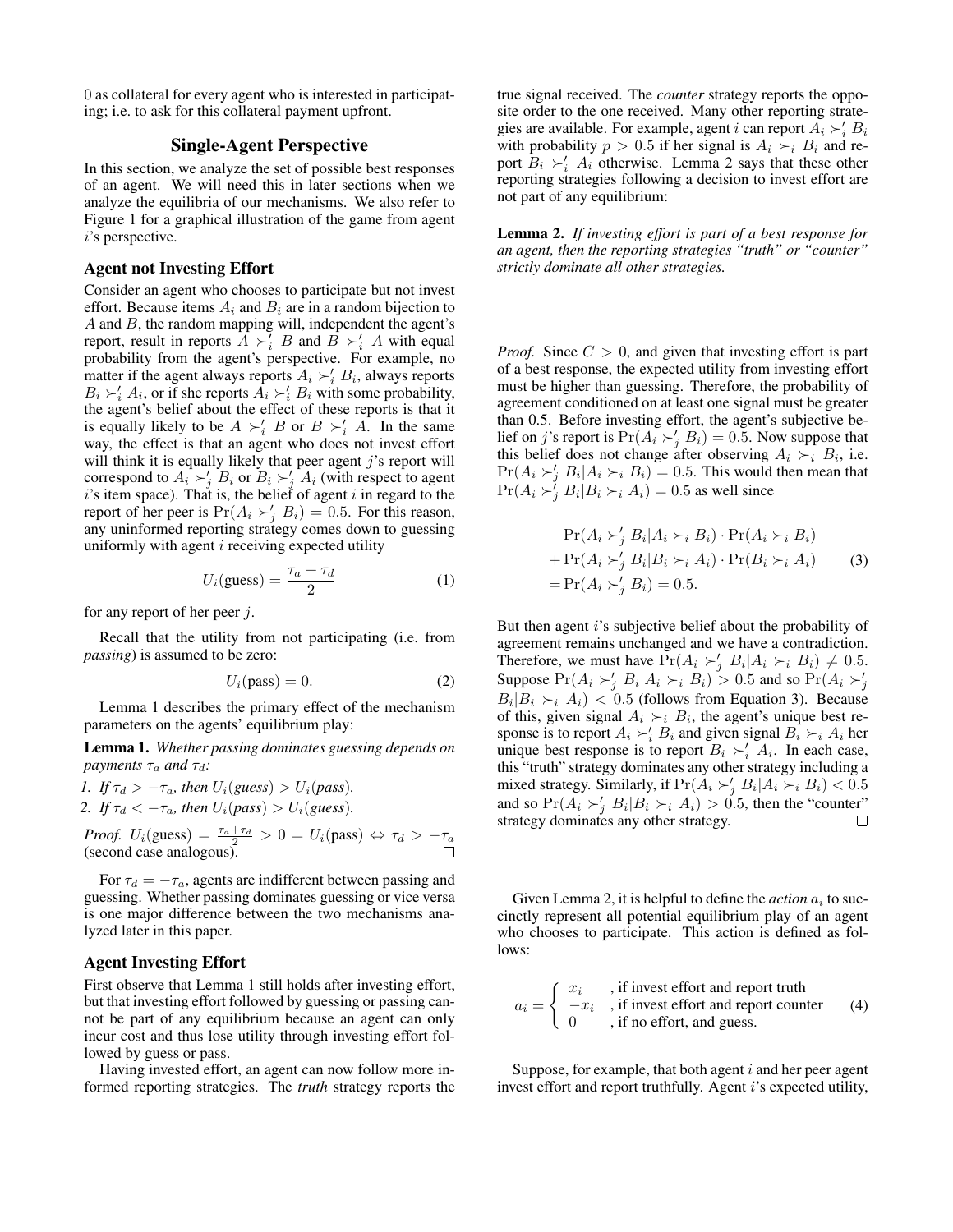

Figure 1: An illustration of agent  $i$ 's decisions within the game. Note that agent  $i$  is always matched to a participating agent j.

given normalized qualities  $x_i$  and  $x_j$ , is:

$$
U_i(a_i = x_i, a_j = x_j) = \left(\frac{1+x_i}{2}\right)\left(\frac{1+x_j}{2}\right)\tau_a
$$

$$
+\left(\frac{1-x_i}{2}\right)\left(\frac{1-x_j}{2}\right)\tau_a
$$

$$
+\left(\frac{1+x_i}{2}\right)\left(\frac{1-x_j}{2}\right)\tau_d
$$

$$
+\left(\frac{1-x_i}{2}\right)\left(\frac{1+x_j}{2}\right)\tau_d - C
$$

$$
=\frac{\tau_a + \tau_d}{2} + \frac{\tau_a - \tau_d}{2}x_ix_j - C,
$$
(5)

where the first line is from both agreeing on the correct order, the second line is from both agreeing on the incorrect order, the third line is from agent  $i$  being correct but agent  $j$ being wrong, and the fourth line from agent  $i$  being wrong and agent j being correct.

On the other hand, if both invest effort but agent  $i$  plays truth and her peer plays counter, then  $\tau_a$  and  $\tau_d$  are simply exchanged, and:

$$
U_i(a_i = x_i, a_j = -x_j) = \frac{\tau_a + \tau_d}{2} - \frac{(\tau_a - \tau_d)}{2} x_i x_j - C.
$$
\n(6)

Suppose both were to invest effort and play counter. In this case, we again have:

$$
U_i(a_i = -x_i, a_j = -x_j) = \frac{\tau_a + \tau_d}{2} + \frac{\tau_a - \tau_d}{2} x_i x_j - C.
$$
\n(7)

Note also that if agent  $i$  invests effort, while her peer agent guesses, then her expected utility is just,

$$
U_i(a_i = x_i, a_j = 0) = \frac{\tau_a + \tau_d}{2} - C.
$$
 (8)

Combining Equations 5–8, we then have the following lemma:

Lemma 3. *The expected utility for a participating agent with normalized quality*  $x_i$  *who takes action*  $a_i \in$ {−x<sup>i</sup> , +xi} *is:*

$$
U_i(a_i) = \frac{\tau_a + \tau_d}{2} + \frac{\tau_a - \tau_d}{2} \cdot a_i \cdot E[a_j \mid s_j] - C,\quad (9)
$$

*where*  $E[a_j \mid s_j]$  *is the expected value of the action of peer agent* j *and where* s<sup>j</sup> *denotes her strategy.*

The expectation is taken with respect to the distribution on qualities of agents, any mixing in agent strategies, and the random process that defines an agent's signal. Following effort by agent  $i$ , her strategic interaction with the other agents is precisely captured through  $E[a_j | s_j]$ , and Equation 9 fully captures agent *i*'s expected utility following effort.

#### Quality-Oracle Mechanism

In this section, we analyze mechanisms with  $\tau_d > -\tau_a$  and access to a quality oracle. In the next section, we will then see that the right choice of  $\tau_d < -\tau_a$  induces agents to self-select according to quality so that the mechanism no longer needs a quality oracle. The distinction between the cases  $\tau_d$  >  $-\tau_a$  and  $\tau_d$  <  $-\tau_a$  comes from Lemma 1. For  $\tau_d > -\tau_a$ , one needs some form of external quality screening because guessing strictly dominates passing, so that, without screening, every agent would participate and report something with low-quality agents guessing instead of investing effort and reporting truthfully. Knowing that some peer agents will guess, higher-quality agents would then also guess, leading to an unraveling of incentives and noise in the reported signals.

**Definition 1.** For any qualification threshold  $x^* > 0$ , a *mechanism with access to a* quality oracle *knows for every agent i* whether normalized quality  $x_i \geq x^*$  or  $x_i < x^*$ .

In the remainder of this section, we assume the mechanism has access to a quality oracle, and uses this to only allow an agent to participate if her (normalized) quality is  $x_i \geq x^* > 0$ , for some threshold  $x^*$ .

When ground truth data is available for some item pairings, qualification tests can be used as an approximation for a quality oracle. Qualification tests ask every agent for reports about  $k$  item pairings for which the mechanism knows ground truth. Based on this, only those agents who agree with the ground truth on at least a fraction  $x^* > 0$  of their reports are allowed to participate. Of course, such a qualification test provides only an approximate quality oracle. With  $k = 10$  trials and a qualification threshold of  $x^* = 0.6$  (corresponding to  $q^* = 0.8$ ), for example, a qualification test allows an agent with  $x_i = 0.2$  (corresponding to  $q_i = 0.6$ ) to participate with 16.73% probability despite  $x_i < x^*$ . Similarly, an agent with  $x_i = 0.7$  (corresponding to  $q_i = 0.85$ ) misses the qualification bar with 17.98% probability. Due to the law of large numbers, these mis-classifications disappear for  $k \to \infty$ , so that a test with  $k \to \infty$  trials approaches the behavior of an oracle.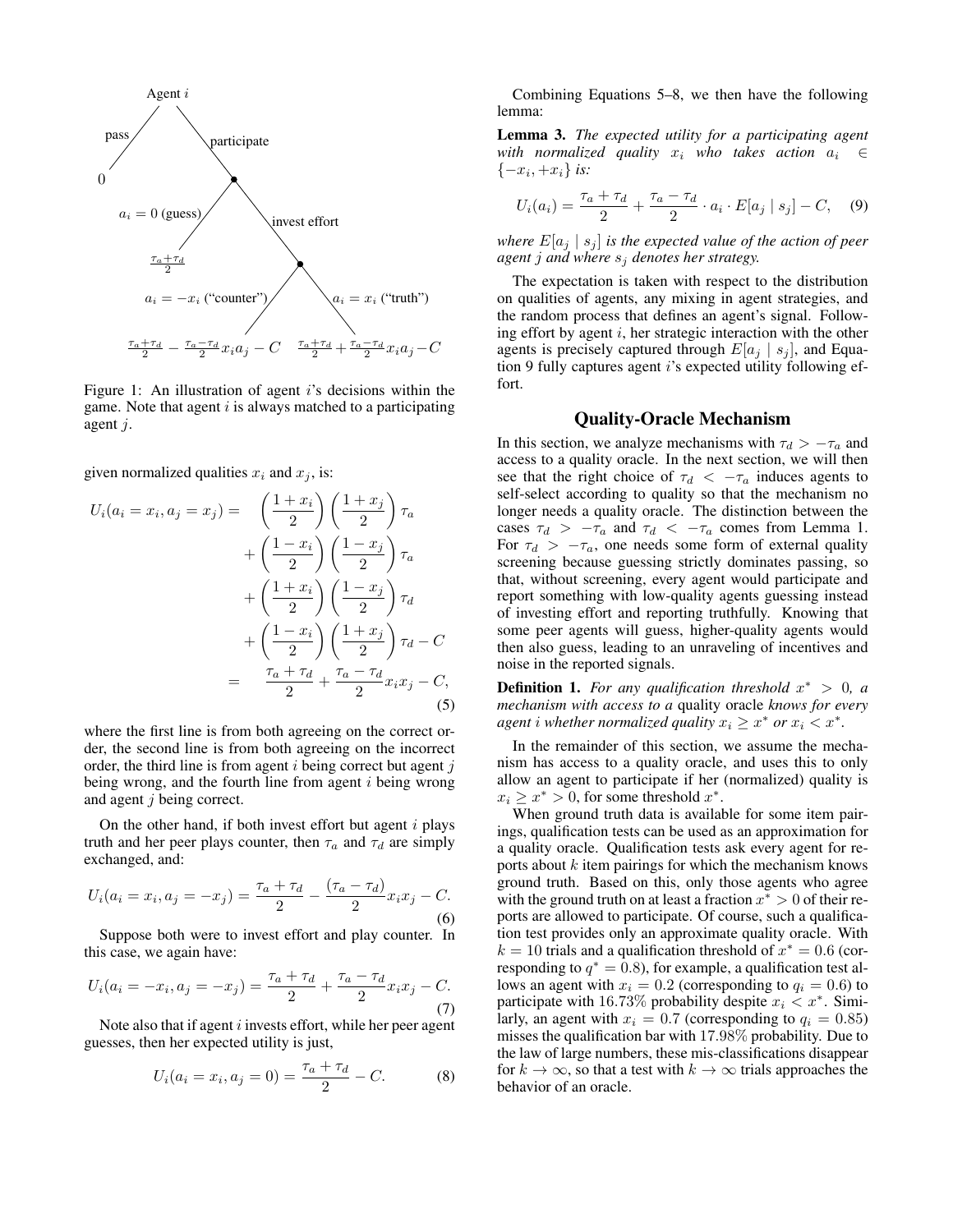## An Effort-Inducing Equilibrium in the Quality-Oracle Mechanism

**Theorem 4.** *With*  $\tau_a - \tau_d > \frac{4C}{(x^*)^2 + x^*}$  *and*  $\tau_d > -\tau_a$ *, the mechanism with access to a quality oracle induces a strict Bayes-Nash equilibrium where every agent allowed to participate chooses to participate, invests effort, and reports truthfully.*

*Proof.* Consider an agent i who is allowed to participate after the mechanism asked the quality oracle, and assume all other agents who are allowed to participate invest effort and report truthfully. It is then a necessary and sufficient condition for the statement to be true that agent  $i$ 's unique best response is to also invest effort and report truthfully. We use Equation 9 for which we first need to compute  $E[a_i | s_j]$ :

$$
E[a_j|s_j] = E[x_j|x_j \ge x^*] = \frac{1}{1 - x^*} \int_{x_j = x^*}^{1} dx_j dx_j = \frac{1 + x^*}{2}
$$

Observe that the quality distribution for peer agent  $j$  is now uniform on  $[x^*, 1]$ .

Since  $\tau_d > -\tau_a$ , we know from Lemma 1 that passing is strictly dominated by guessing, so that in every equilibrium agent  $i$  is always participating. From Lemma 2 we know that only  $a_i \in \{-x_i, 0, +x_i\}$  can be best responses of an agent that participates. Now since  $E[a_j|s_j] = \frac{1+x^*}{2} > 0$ and  $x_i \geq x^* > 0$ , by Equation 9,  $a_i = -x_i$  cannot be part of a best response either. It then remains to determine the values  $\tau_a, \tau_d$  with  $\tau_d > -\tau_a$  for which an agent i with quality  $x_i = x^*$  is better off playing  $a_i = x_i$  than  $a_i = 0$  by setting  $U_i(a_i = x^*) > U_i(a_i = 0)$ :

$$
\frac{\tau_a + \tau_d}{2} + \frac{\tau_a - \tau_d}{2} \cdot x^* \cdot E[a_j|s_j] - C > \frac{\tau_a + \tau_d}{2}
$$

$$
\Leftrightarrow \frac{\tau_a - \tau_d}{2} \cdot \frac{x^*(1+x^*)}{2} > C \Leftrightarrow \tau_a - \tau_d > \frac{4C}{(x^*)^2 + x^*}.
$$

This completes the proof.

As always in peer prediction, this equilibrium is not unique (e. g., Waggoner and Chen, 2013). In particular, all agents guessing is also an equilibrium.

#### Expected Cost of Quality-Oracle Mechanism

Now that we know the constraint on  $\tau_a$  and  $\tau_d$  such that for a given quality threshold  $x^*$ , there is a Bayes-Nash equilibrium where all agents with quality higher than the threshold invest effort and are truthful, how should payments  $\tau_a$  and  $\tau_d$  be set to minimize the expected cost given C and  $x^*$ ?

For each agent who participates, the expected cost in the truth equilibrium of the quality-oracle mechanism is given by

 $E$ [cost for participating agent]

$$
= \frac{\tau_a + \tau_d}{2} + \frac{\tau_a - \tau_d}{2} \cdot \frac{x^* + 1}{2} \cdot \frac{x^* + 1}{2}
$$
  

$$
= \frac{\tau_a + \tau_d}{2} + \frac{\tau_a - \tau_d}{2} \cdot \frac{(x^* + 1)^2}{4}
$$
  

$$
= \frac{1}{2}(\tau_a + \tau_d) + \frac{(x^* + 1)^2}{8}(\tau_a - \tau_d).
$$
 (10)

Given this, the optimization problem to find the costminimizing mechanism parameters becomes:

minimize 
$$
\frac{1}{2}(\tau_a + \tau_d) + \frac{(x^* + 1)^2}{8}(\tau_a - \tau_d)
$$
  
s.t.  $\tau_a - \tau_d > \frac{4C}{(x^*)^2 + x^*}$  (11)  
 $\tau_a + \tau_d > 0$ 

The remainder of the section is organized as follows. We first solve this optimization problem, and then impose the additional requirement of non-negative payments, i.e.  $\tau_d \geq 0$ . Having done this, we quantify how much more the mechanism has to pay in expectation because of this restriction.

Allowing for Negative Payments. We solve the optimization problem as given in (11) using a variable change. Let  $\tau_a = \tau + \Delta$  and  $\tau_d = \tau - \Delta$  for new variables  $\tau$  and  $\Delta$ . Substituting into (11) and solving the optimization problem immediately gives  $\Delta = 2C/((x^*)^2 + x^*) + \epsilon$ , and  $\tau = \epsilon$ , with  $\epsilon > 0$  and  $\epsilon \to 0$ . Substituting again for  $\tau_a$  and  $\tau_d$ , we obtain the cost-minimizing mechanism parameters:

$$
\tau_a = \frac{2C}{(x^*)^2 + x^*} + \epsilon \tag{12}
$$

and

 $\Box$ 

$$
\tau_d = -\frac{2C}{(x^*)^2 + x^*}.\tag{13}
$$

Given this, the expected cost to the mechanism for each agent who chooses to participate is

E[minimal cost for participating agent $|\tau_d > -\tau_a|$ ]

$$
= \frac{1}{2}(\tau_a + \tau_d) + \frac{(x^* + 1)^2}{8}(\tau_a - \tau_d)
$$
  
=  $\frac{1}{2}(\epsilon) + \frac{(x^* + 1)^2}{8} \left(\frac{4C}{(x^*)^2 + x^*} + \epsilon\right),$  (14)

and for  $\epsilon \to 0$ , we have:

 $\lim_{\epsilon \to 0} E$ [minimal cost for participating agent $|\tau_d > -\tau_a]$ 

$$
=\frac{(x^*+1)^2}{8} \cdot \frac{4C}{(x^*)^2 + x^*} = \frac{(x^*)^2 + 2x^* + 1}{2(x^*)^2 + 2x^*} C
$$

$$
=\left(\frac{1}{2x^*} + \frac{1}{2}\right) C.
$$
(15)

Requiring Non-negative Payments. Let's now suppose that we seek to minimize the expected cost of the qualityoracle mechanism subject to  $\tau_d \geq 0$ . The second constraint in (11) is always satisfied with  $\tau_d \geq 0$ . We now argue that it must be that  $\tau_d = 0$  in an optimal solution. Assume this was not the case, so that  $\tau_d = y$  for some  $y > 0$ . Then the lefthand side of the first constraint can be kept at the same level by setting  $\tau_d := 0$  and  $\tau_a := \tau_a - y$ , which would lower the first part of the objective function and leave the second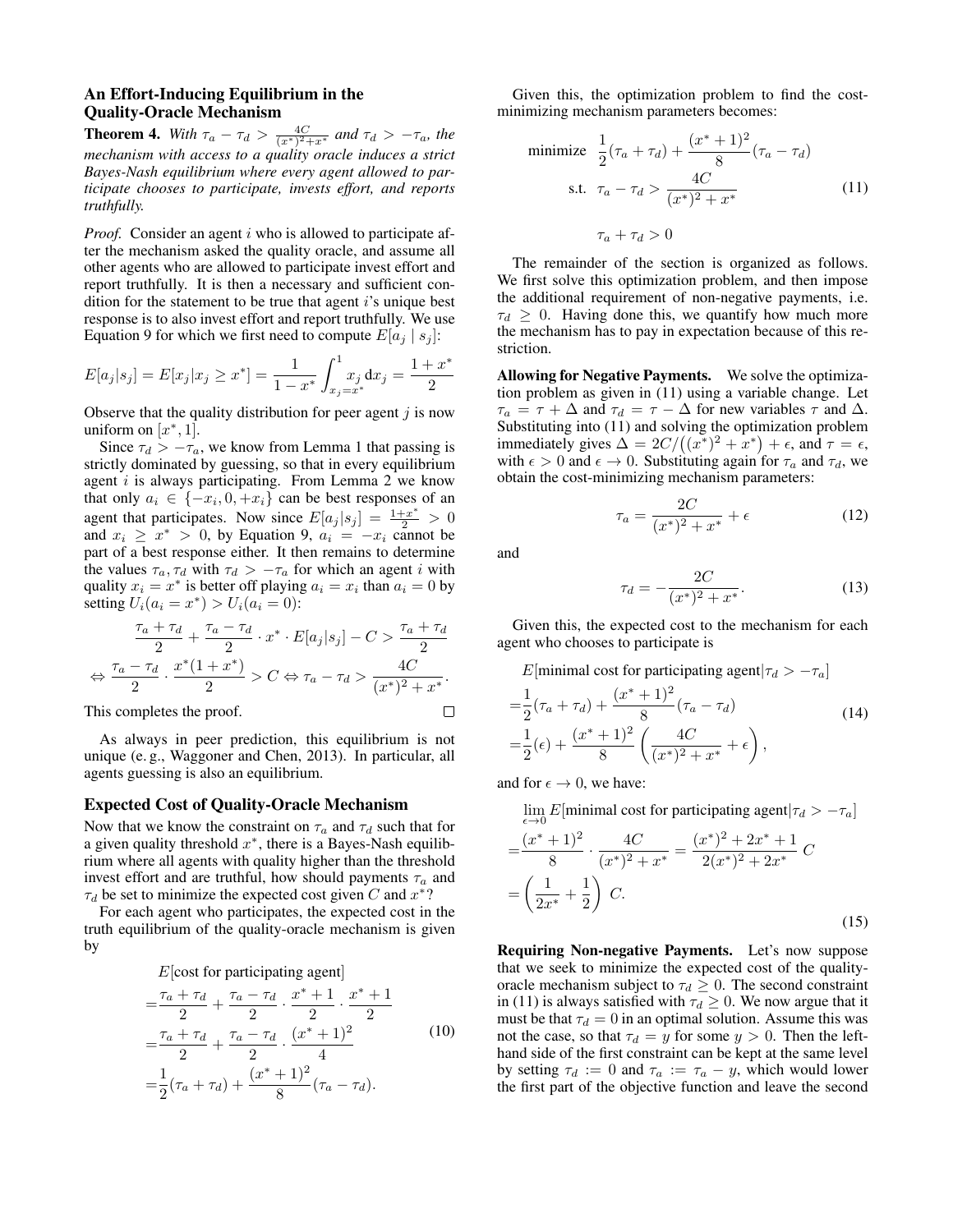part unchanged. So for minimal non-negative payments, we require:

$$
\tau_d = 0 \tag{16}
$$

After inserting  $\tau_d = 0$  back into the optimization problem, we have

$$
\tau_a = \frac{4C}{(x^*)^2 + x^*} + \epsilon \tag{17}
$$

with  $\epsilon \to 0$ . Based on this, the expected cost to the mechanism for each agent who chooses to participate is

E[minimal cost for participating agent $|\tau_d \geq 0|$ ]

$$
= \frac{1}{2}(\tau_a + \tau_d) + \frac{(x^* + 1)^2}{8}(\tau_a - \tau_d)
$$
  
= 
$$
\frac{(x^*)^2 + 2x^* + 5}{8} \left(\frac{4C}{(x^*)^2 + x^*} + \epsilon\right)
$$
 (18)

and for  $\epsilon \to 0$ , we have:

 $\lim_{\epsilon \to 0} E$ [minimal cost for participating agent $|\tau_d \ge 0]$ 

$$
=\frac{(x^*)^2 + 2x^* + 5}{8} \left(\frac{4C}{(x^*)^2 + x^*} + \epsilon\right)
$$

$$
=\frac{(x^*)^2 + 2x^* + 5}{2(x^*)^2 + 2x^*}C.
$$
(19)

Relative Cost of Requiring Non-Negative Payments. Clearly, constraining the mechanism's payments to be nonnegative can only increase the expected cost (fixing the cost to agents for effort  $C$  and the design parameter  $x^*$  above which agents will choose to participate and invest effort). But how much more expensive is it when the mechanism is restricted to only use non-negative payments? Recall that in both cases we insist that agents must have an incentive to participate, i.e. the expected utility for an agent who participates remains non-negative.

Theorem 5. *Fixing quality threshold* x ∗ *, the expected cost of the cost-optimized quality-oracle mechanism increases by a factor of*

$$
\frac{4}{(x^*+1)^2} + 1
$$

*when constraining the mechanism to non-negative payments*  $\tau_a, \tau_d \geq 0$ . This is an increase between 2 (for  $x^* \to 1$ ) and  $5 (for x^* \to 0).$ 

*Proof.* The result follows from dividing Equation 19 by Equation 15:

$$
\lim_{\epsilon \to 0} E[\text{minimal cost for participating agent}|\tau_d \ge 0]
$$
\n
$$
\lim_{\epsilon \to 0} E[\text{minimal cost for participating agent}|\tau_d > -\tau_a]
$$
\n
$$
= \frac{\frac{(x^*)^2 + 2x^* + 5}{2(x^*)^2 + 2x^*}C}{\frac{(x^*)^2 + 2x^{**} + 1}{2(x^*)^2 + 2x^*}C} = \frac{(x^*)^2 + 2x^* + 5}{(x^*)^2 + 2x^* + 1}
$$
\n
$$
= \frac{(x^* + 1)^2 + 4}{(x^* + 1)^2} = \frac{4}{(x^* + 1)^2} + 1
$$
\n(20)

Since  $(x^*+1)^2$  is strictly increasing in  $x^*$ , the term  $4/(x^*+1)$  $(1)^2 + 1$  is strictly decreasing. The statement follows after inserting  $x^* = 0$  and  $x^* = 1$ .  $\Box$ 

## Self-Selection Mechanism

In this section, we drop the assumption that the mechanism has access to a quality oracle. At the same time, we consider the effect of setting  $\tau_d < -\tau_a$  so that passing dominates guessing (Lemma 1). The main result is that we identify a natural equilibrium in which agents self-select according to their quality  $x_i$ , such that every agent over quality threshold  $x^*$  invests effort and is truthful, and every agent below the threshold is passing.

There are several advantages of self selection when compared to qualification tests: first, qualification tests are quality oracles only with infinitely many samples. Second, they are wasteful because agents need to be paid for test questions to which the answer is already known. Third, self selection is more flexible than qualification tests in that it readily adapts to changes in the nature of tasks without any re-testing. In the human relevance judgments setting, for example, the quality of an agent does not have to be fixed but can depend on the given search query. Finally, self selection does not require any ground truth data.

## An Effort-Inducing Equilibrium in the Self-Selection Mechanism

Let  $s_i(x_i)$  denote the strategy that maps agent i's quality type  $x_i$  to her action (e.g. "pass" or "guess").

**Theorem 6.** *With*  $\tau_d < -\tau_a$ *, the mechanism without access to a quality oracle induces a Bayes-Nash equilibrium where every agent* i *plays the following strategy:*

$$
s_i(x_i) = \begin{cases} \text{ invest effort and report truthfully,} & \text{if } x_i \ge x^* \\ \text{pass,} & \text{if } x_i < x^* \end{cases}
$$

$$
x^* = \sqrt{\frac{9}{4} - \frac{4(\tau_a - C)}{\tau_a - \tau_d}} - \frac{1}{2}.
$$

*For an agent with*  $x_i \neq x^*$  *this is a strict best response.* 

*Proof.* It is sufficient to show that given peer agent j plays  $s_i(x_i)$ , it is a best response of agent i to play  $s_i(x_i)$ , and the unique best response if  $x_i \neq x^*$ . Inserting  $s_j(x_j)$  into Equation 9,  $E[a_j | s_j]$  is identical to its value in the qualityoracle mechanism:

$$
E[a_j|s_j] = E[x_j|x_j \ge x^*] = \frac{1}{1 - x^*} \int_{x_j = x^*}^{1} x_j dx_j = \frac{1 + x^*}{2}.
$$

By Lemma 1, we know that passing strictly dominates guessing, so in order to determine the indifference point between passing and investing effort followed by truthful reporting, we set  $U_i(a_i = x^*) = U_i(\text{pass}) = 0$  and obtain

$$
\frac{\tau_a + \tau_d}{2} + \frac{\tau_a - \tau_d}{2} \cdot x^* \cdot E[a_j|s_j] - C = 0
$$

$$
\Leftrightarrow \frac{\tau_a + \tau_d}{2} + \frac{(\tau_a - \tau_d)(x^*(1+x^*))}{4} - C = 0
$$

$$
\Leftrightarrow x^* + (x^*)^2 = 2 - \frac{4(\tau_a - C)}{\tau_a - \tau_d} \qquad (21)
$$

$$
\Leftrightarrow x^* = \pm \sqrt{\frac{9}{4} - \frac{4(\tau_a - C)}{\tau_a - \tau_d} - \frac{1}{2}}.
$$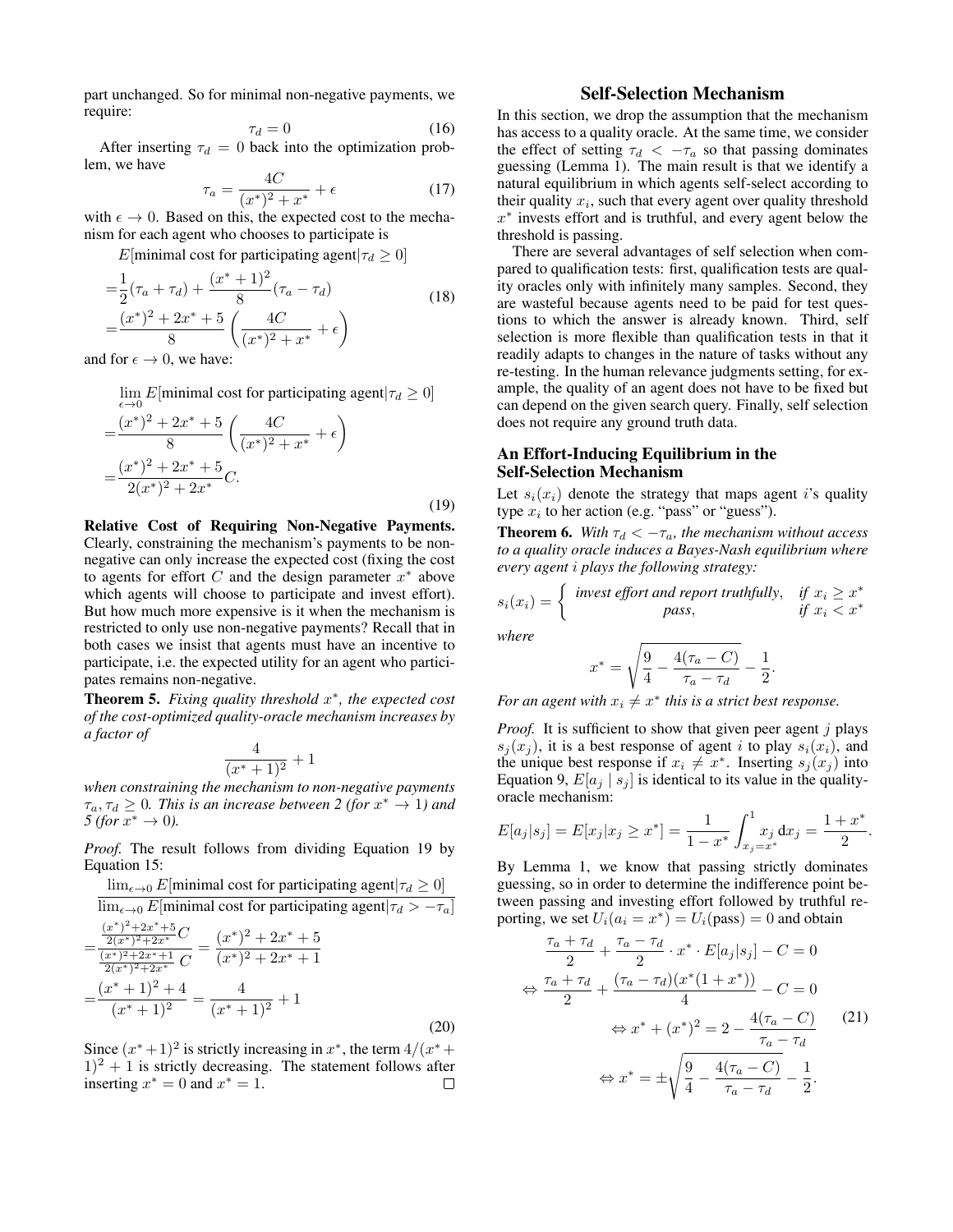First observe that  $\frac{4(\tau_a - C)}{\tau_a - \tau_d} > 0$  because  $\tau_a > C$ . Now,  $\tau_a - C < \tau_a$  and  $\tau_a - \tau_d > 2\tau_a$  since  $-\tau_d > \tau_a$ . Therefore, it holds that  $4(\tau_a - C)/(\tau_a - \tau_d) < 4\tau_a/2\tau_a = 2$  and so only the positive solution of the square root is within the [0, 1] bounds for  $x^*$ . Strictness for  $x_i \neq x^*$  follows from Equation 9 strictly increasing with  $a_i$  for  $E[a_i | s_i] > 0$ .  $\Box$ 

#### Expected Cost of Self-Selection Mechanism

Since agent  $j$ 's equilibrium play is the same as in the previous section, so is the equation for the expected cost of the mechanism (Equation 10). For the self-selection mechanism, the difference is that the equilibrium conditions do not allow the same simple analysis as for the quality-oracle mechanism to find the cost-minimal payments because the equilibrium condition from Theorem 6 do not have the same simple structure as those from Theorem 4. We thus insert the equilibrium condition into Equation 10 and obtain (the second line in Equation 22 is derived from the second line in Equation 21):

 $E$ [cost for participating agent]

$$
\begin{split}\n&= \frac{\tau_a + \tau_d}{2} + \frac{\tau_a - \tau_d}{2} \cdot \frac{(x^* + 1)^2}{4} \\
&= \frac{\tau_a + \tau_d}{2} + \frac{2C - (\tau_a + \tau_d)}{x^* + (x^*)^2} \cdot \frac{(x^* + 1)^2}{4} \\
&= \frac{\tau_a + \tau_d}{2} + \frac{(x^* + 1)(2C - (\tau_a + \tau_d))}{4x^*} \\
&= \frac{\tau_a + \tau_d}{2} - \frac{(\tau_a + \tau_d)(x^* + 1)}{4x^*} + \frac{2C(x^* + 1)}{4x^*} \\
&= \frac{\tau_a + \tau_d}{2} - \frac{\tau_a + \tau_d}{2} \left(\frac{1}{2} + \frac{1}{2x^*}\right) + \frac{C}{2} + \frac{C}{2x^*} - C + C \\
&= \frac{\tau_a + \tau_d}{2} \left(\frac{1}{2} - \frac{1}{2x^*}\right) - C \left(\frac{1}{2} - \frac{1}{2x^*}\right) + C \\
&= \left(\frac{\tau_a + \tau_d}{2} - C\right) \left(\frac{1}{2} - \frac{1}{2x^*}\right) + C \\
&= \left(C - \frac{\tau_a + \tau_d}{2}\right) \left(\frac{1}{2x^*} - \frac{1}{2}\right) + C\n\end{split} \tag{22}
$$

Both factors of the first part of this equation are always positive for  $\tau_d < -\tau_a$  and  $x^* \in (0,1)$ . Fixing  $x^*$ , the minimal payments are thus setting  $\tau_d = -\tau_a - \epsilon$  with  $\epsilon > 0$ and  $\epsilon \to 0$ , so that  $(\tau_a + \tau_d)/2 \to 0$ . Setting  $\tau_d = -\tau_a - \epsilon$ leaves us with one degree of freedom, and  $\tau_a$  can still be used to implement any  $x^*$ , since

$$
\lim_{\epsilon \to 0} \frac{4(\tau_a - C)}{\tau_a - \tau_d} = \lim_{\epsilon \to 0} \frac{4(\tau_a - C)}{2\tau_a + \epsilon} = 2 - \frac{2C}{\tau_a},
$$

so that

$$
x^* := \sqrt{\frac{9}{4} - \left(2 - \frac{2C}{\tau_a}\right)} - \frac{1}{2} = \sqrt{\frac{1}{4} + \frac{2C}{\tau_a}} - \frac{1}{2}, \quad (23)
$$

can be set to any value between 0 and 1. Solving Equation 23 for  $\tau_a$ , we thus obtain the cost-minimal payments

$$
\tau_a = \frac{2C}{(x^*)^2 + x^*}
$$

and

$$
\tau_d = -\frac{2C}{(x^*)^2 + x^*} - \epsilon.
$$

For  $\epsilon \to 0$ , these are identical to the cost-minimal payments of the quality-oracle mechanism with  $\tau_d > -\tau_a$ . Therefore, the self-selection mechanism with  $\tau_d < -\tau_a$  has the same expected cost, with the added benefit of obtaining perfect screening through self-selection. Theorem 7 then follows immediately:

Theorem 7. *For fixed quality threshold* x ∗ *, the expected cost of the cost-optimized self-selection mechanism is lower than the expected cost of the cost-optimized quality-oracle mechanism constrained to non-negative payments by a factor of*

$$
\frac{4}{(x^*+1)^2} + 1.
$$

In light of this, we believe that practitioners should strongly consider allowing negative payments: they significantly lower the cost for effort-incentivizing peer prediction mechanisms and provide a free way to perfectly screen based on quality in equilibrium.

#### **Conclusions**

We have presented an analysis of simple output-agreement mechanisms for incentivizing effort and providing screening for worker quality. In closing, we emphasize two main points:

First, peer prediction with effort incentives is expensive if simple output agreement can only use non-negative payments. For example, with effort cost  $C > 0$  and a quality threshold of  $q^* = 0.8$  (i.e., designing for only the top 40% of quality in the market), the expected cost for the costminimal, non-negative-payment output-agreement mechanism is 3.4C. Allowing for negative payments, the expected cost for the mechanism decreases to 1.3C. This improvement occurs even if the designer has access to a way to perfectly screen for the quality of participants and comes about through maintaining the differential incentive for agreement over disagreement, while reducing the expected payment so that agents with quality at the threshold are just indifferent between participation and not.

In addition to lower expected cost on behalf of the mechanism, choosing negative payments in a way that they disincentivize guessing induces an equilibrium where agents self-select according to the selection criterion—in effect, perfect screening comes for free. We do not believe that this principle is restricted to selection for quality. For example, it could also be applied when all participants have the same quality but differ in cost, and agents self-select according to cost.

In markets with task competition, an agent's outside option may not be to pass and obtain utility zero but to work on another task with positive expected utility. For such a competitive setting, we conjecture that the relative cost benefit of negative payments decreases but that incentivizing agents with low quality to pass still has the benefit that it induces agents to self select according to their qualities.